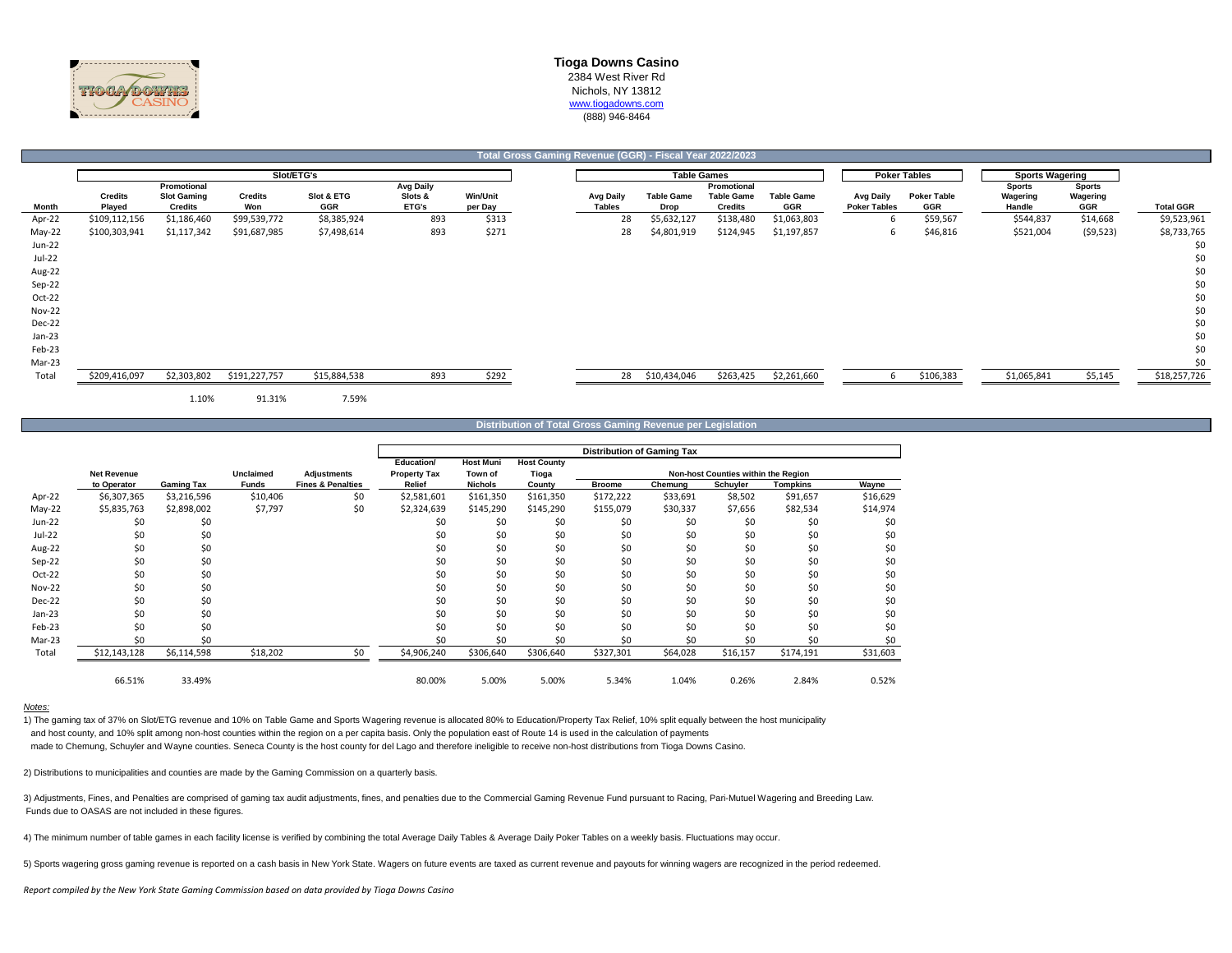

**Total Gross Gaming Revenue (GGR) - Fiscal Year 2021/2022**

|               |                          |                               |                       | Slot/ETG's        |                  |                            |                                   |                           | <b>Table Games</b>                  |                          |                                  | <b>Poker Tables</b>       | <b>Sports Wagering</b> |                        |  |
|---------------|--------------------------|-------------------------------|-----------------------|-------------------|------------------|----------------------------|-----------------------------------|---------------------------|-------------------------------------|--------------------------|----------------------------------|---------------------------|------------------------|------------------------|--|
|               |                          | Promotional                   |                       |                   | <b>Avg Daily</b> |                            |                                   |                           | Promotional                         |                          |                                  |                           | <b>Sports</b>          | <b>Sports</b>          |  |
| Month         | <b>Credits</b><br>Plaved | <b>Slot Gaming</b><br>Credits | <b>Credits</b><br>Won | Slot & ETG<br>GGR | Slots &<br>ETG's | <b>Win/Unit</b><br>per Day | <b>Avg Daily</b><br><b>Tables</b> | <b>Table Game</b><br>Drop | <b>Table Game</b><br><b>Credits</b> | <b>Table Game</b><br>GGR | Avg Daily<br><b>Poker Tables</b> | <b>Poker Table</b><br>GGR | Wagering<br>Handle     | Wagering<br><b>GGR</b> |  |
| Apr-21        | \$93,514,154             | \$943,712                     | \$85,460,998          | \$7,109,445       | 534              | \$444                      |                                   | \$3,824,937               | \$102,650                           | \$568,608                |                                  | \$0                       | \$914,898              | \$65,074               |  |
| $May-21$      | \$97,169,780             | \$991,695                     | \$89,091,202          | \$7,086,884       | 574              | \$398                      |                                   | \$3,894,319               | \$96,715                            | \$787,534                |                                  | \$0                       | \$624,031              | \$85,550               |  |
| Jun-21        | \$90,821,303             | \$941,794                     | \$83,667,672          | \$6,211,837       | 690              | \$300                      |                                   | \$3,725,756               | \$94,770                            | \$760,662                |                                  | \$C                       | \$1,110,257            | \$147,197              |  |
| Jul-21        | \$106,993,390            | \$1,090,978                   | \$97,970,859          | \$7,931,554       | 896              | \$286                      | 25                                | \$4,752,105               | \$119,295                           | \$750,937                |                                  | \$C                       | \$548,244              | \$119,290              |  |
| Aug-21        | \$100,441,511            | \$1,060,495                   | \$92,111,263          | \$7,269,753       | 893              | \$263                      |                                   | \$4,533,996               | \$100,330                           | \$729,620                |                                  | \$0                       | \$546,471              | \$51,739               |  |
| $Sep-21$      | \$95,885,723             | \$1,050,146                   | \$88,038,514          | \$6,797,063       | 893              | \$254                      | 28                                | \$4,810,657               | \$114,710                           | \$944,759                |                                  | \$56,764                  | \$1,253,372            | \$188,608              |  |
| Oct-21        | \$100,859,518            | \$1,196,872                   | \$92,171,992          | \$7,490,654       | 894              | \$270                      | 28                                | \$5,436,753               | \$130,830                           | \$899,974                |                                  | \$51,249                  | \$2,242,786            | \$43,152               |  |
| <b>Nov-21</b> | \$87,710,091             | \$1,005,734                   | \$80,313,651          | \$6,390,706       | 894              | \$238                      | 28                                | \$4,739,270               | \$112,480                           | \$954,253                |                                  | \$50,116                  | \$1,695,665            | \$408,552              |  |
| Dec-21        | \$87,418,578             | \$933,830                     | \$80,471,834          | \$6,012,914       | 895              | \$224                      | 28                                | \$4,576,245               | \$118,640                           | \$972,356                | 6                                | \$47,798                  | \$1,526,375            | \$159,635              |  |
| $Jan-22$      | \$86,525,933             | \$973,721                     | \$79,355,951          | \$6,196,260       | 896              | \$223                      | 28                                | \$4,796,716               | \$123,210                           | \$959,580                | 6                                | \$43,435                  | \$1,647,906            | (594, 991)             |  |
| Feb-22        | \$91,438,374             | \$986,701                     | \$83,837,474          | \$6,614,199       | 896              | \$264                      | 28                                | \$4,442,804               | \$109,050                           | \$830,386                | 6                                | \$48,118                  | \$538,399              | \$48,459               |  |
| Mar-22        | \$104,812,554            | \$1,077,693                   | \$95,909,356          | \$7,825,505       | 894              | \$282                      | 28                                | \$6,084,566               | \$142,555                           | \$1,283,795              |                                  | \$51,204                  | \$531,481              | \$18,964               |  |
| Total         | \$1,143,590,907          | \$12,253,369                  | \$1,048,400,764       | \$82,936,775      | 821              | \$278                      | 26                                | \$55,618,124              | \$1,365,235                         | \$10,442,463             |                                  | \$348,684                 | \$13,179,883           | \$1,241,229            |  |

#### **Distribution of Total Gross Gaming Revenue per Legislation**

|               |                    |                   |                  |                              |                     |                  |                    |               | Distribution of Gaming Tax |                                     |           |           |
|---------------|--------------------|-------------------|------------------|------------------------------|---------------------|------------------|--------------------|---------------|----------------------------|-------------------------------------|-----------|-----------|
|               |                    |                   |                  |                              | Education/          | <b>Host Muni</b> | <b>Host County</b> |               |                            |                                     |           |           |
|               | <b>Net Revenue</b> |                   | <b>Unclaimed</b> | <b>Adjustments</b>           | <b>Property Tax</b> | Town of          | Tioga              |               |                            | Non-host Counties within the Region |           |           |
|               | to Operator        | <b>Gaming Tax</b> | <b>Funds</b>     | <b>Fines &amp; Penalties</b> | Relief              | <b>Nichols</b>   | County             | <b>Broome</b> | Chemung                    | Schuyler                            | Tompkins  | Wayne     |
| Apr-21        | \$5,227,001        | \$2,516,127       | \$75             | \$0                          | \$2,012,961         | \$125,810        | \$125,810          | \$135,043     | \$28,005                   | \$6,725                             | \$68,372  | \$13,475  |
| $May-21$      | \$5,427,684        | \$2,532,283       | \$0              | \$0                          | \$2,025,827         | \$126,614        | \$126,614          | \$135,906     | \$28,184                   | \$6,768                             | \$68,809  | \$13,561  |
| Jun-21        | \$4,885,826        | \$2,233,870       | \$1,084          | \$0                          | \$1,787,962         | \$111,748        | \$111,748          | \$119,949     | \$24,875                   | \$5,973                             | \$60,730  | \$11,969  |
| Jul-21        | \$5,978,372        | \$2,823,409       | \$0              | \$0                          | \$2,258,727         | \$141,170        | \$141,170          | \$150,682     | \$29,477                   | \$7,438                             | \$80,194  | \$14,549  |
| Aug-21        | \$5,464,911        | \$2,586,201       | \$10             | \$0                          | \$2,068,968         | \$129,311        | \$129,311          | \$138,023     | \$27,001                   | \$6,814                             | \$73,457  | \$13,327  |
| $Sep-21$      | \$5,523,194        | \$2,464,000       | \$4,729          | \$0                          | \$1,974,983         | \$123,436        | \$123,436          | \$131,753     | \$25,774                   | \$6,504                             | \$70,120  | \$12,722  |
| Oct-21        | \$5,801,316        | \$2,683,713       | \$6,661          | \$0                          | \$2,152,299         | \$134,519        | \$134,519          | \$143,582     | \$28,088                   | \$7,088                             | \$76,415  | \$13,864  |
| <b>Nov-21</b> | \$5,457,542        | \$2,346,086       | \$11,603         | \$524                        | \$1,886,570         | \$117,911        | \$117,911          | \$125,855     | \$24,620                   | \$6,213                             | \$66,981  | \$12,152  |
| Dec-21        | \$5,000,269        | \$2,192,434       | \$8,005          | \$0                          | \$1,760,352         | \$110,022        | \$110,022          | \$117,435     | \$22,973                   | \$5,797                             | \$62,500  | \$11,339  |
| $Jan-22$      | \$4,875,772        | \$2,228,512       | \$10,549         | \$0                          | \$1,791,249         | \$111,953        | \$111,953          | \$119,496     | \$23,376                   | \$5,899                             | \$63,597  | \$11,538  |
| Feb-22        | \$5,166,567        | \$2,374,595       | \$12,404         | \$0                          | \$1,909,599         | \$119,350        | \$119,350          | \$127,392     | \$24,921                   | \$6,289                             | \$67,798  | \$12,300  |
| Mar-22        | \$6,344,273        | \$2,835,196       | \$10,902         | \$0                          | \$2,276,878         | \$142,305        | \$142,305          | \$151,893     | \$29,714                   | \$7,498                             | \$80,838  | \$14,666  |
| Total         | \$65,152,726       | \$29,816,425      | \$66,021         | \$524                        | \$23,906,376        | \$1,494,149      | \$1,494,149        | \$1,597,011   | \$317,007                  | \$79,005                            | \$839,811 | \$155,463 |
|               | 68.60%             | 31.40%            |                  |                              | 80.00%              | 5.00%            | 5.00%              | 5.34%         | 1.06%                      | 0.26%                               | 2.81%     | 0.52%     |

*Notes:*

1) The gaming tax of 34.5% on Slot/ETG revenue and 10% on Table Game and Sports Wagering revenue is allocated 80% to Education/Property Tax Relief, 10% split equally between the host municipality and host county, and 10% split among non-host counties within the region on a per capita basis. Only the population east of Route 14 is used in the calculation of payments made to Chemung, Schuyler and Wayne counties. Seneca County is the host county for del Lago and therefore ineligible to receive non-host distributions from Tioga Downs Casino.

2) Distributions to municipalities and counties are made by the Gaming Commission on a quarterly basis.

3) Adjustments, Fines, and Penalties are comprised of gaming tax audit adjustments, fines, and penalties due to the Commercial Gaming Revenue Fund pursuant to Racing, Pari-Mutuel Wagering and Breeding Law. Funds due to OASAS are not included in these figures.

4) The minimum number of table games in each facility license is verified by combining the total Average Daily Tables & Average Daily Poker Tables on a weekly basis. Fluctuations may occur.

5) Sports wagering gross gaming revenue is reported on a cash basis in New York State. Wagers on future events are taxed as current revenue and payouts for winning wagers are recognized in the period redeemed.

*Report compiled by the New York State Gaming Commission based on data provided by Tioga Downs Casino*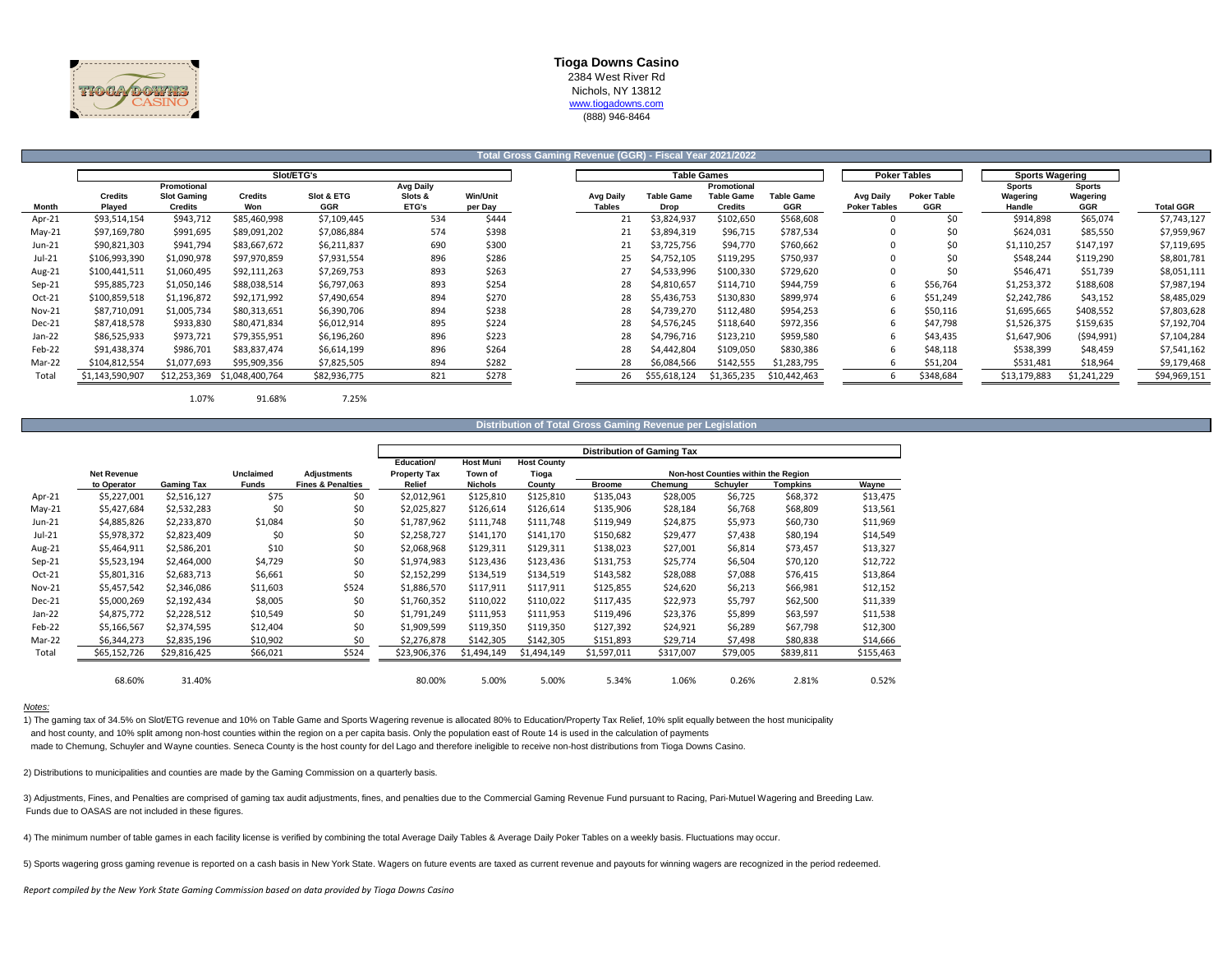

# **Tioga Downs Casino** 2384 West River Rd Nichols, NY 13812

### www.tiogadowns.com (888) 946-8464

|                  |                          |                                              |                       |                          |                                      |                            | Total Gross Gaming Revenue (GGR) - Fiscal Year 2020/2021 |                           |                                                    |                          |                                         |                           |                               |                  |
|------------------|--------------------------|----------------------------------------------|-----------------------|--------------------------|--------------------------------------|----------------------------|----------------------------------------------------------|---------------------------|----------------------------------------------------|--------------------------|-----------------------------------------|---------------------------|-------------------------------|------------------|
|                  |                          |                                              |                       | Slot/ETG's               |                                      |                            |                                                          |                           | <b>Table Games</b>                                 |                          |                                         | <b>Poker Tables</b>       | <b>Sports Wagering</b>        |                  |
| Month            | <b>Credits</b><br>Played | Promotional<br><b>Slot Gaming</b><br>Credits | <b>Credits</b><br>Won | Slot & ETG<br><b>GGR</b> | <b>Avg Daily</b><br>Slots &<br>ETG's | <b>Win/Unit</b><br>per Day | <b>Avg Daily</b><br><b>Tables</b>                        | <b>Table Game</b><br>Drop | Promotional<br><b>Table Game</b><br><b>Credits</b> | <b>Table Game</b><br>GGR | <b>Avg Daily</b><br><b>Poker Tables</b> | <b>Poker Table</b><br>GGR | <b>Sports Wagering</b><br>GGR | <b>Total GGR</b> |
| Apr-20           |                          |                                              |                       |                          |                                      |                            |                                                          |                           |                                                    |                          |                                         |                           |                               | \$0              |
| May-20<br>Jun-20 |                          |                                              |                       |                          |                                      |                            |                                                          |                           |                                                    |                          |                                         |                           |                               | \$0<br>\$0       |
| Jul-20           |                          |                                              |                       |                          |                                      |                            |                                                          |                           |                                                    |                          |                                         |                           |                               | \$0              |
| Aug-20           |                          |                                              |                       |                          |                                      |                            |                                                          |                           |                                                    |                          |                                         |                           |                               | \$0              |
| Sep-20           | \$43,907,588             | \$345,621                                    | \$40,379,513          | \$3,182,454              | 378                                  | \$383                      | 0                                                        | \$0                       | \$0                                                | \$0                      |                                         | \$0                       | \$96,164                      | \$3,278,619      |
| Oct-20           | \$62,476,403             | \$589,491                                    | \$57,353,758          | \$4,533,154              | 453                                  | \$322                      | 11                                                       | \$1,472,515               | \$34,505                                           | \$147,292                |                                         | \$0                       | \$307,458                     | \$4,987,903      |
| <b>Nov-20</b>    | \$58,606,408             | \$710,932                                    | \$53,664,363          | \$4,231,114              | 499                                  | \$283                      | 18                                                       | \$2,181,560               | \$52,545                                           | \$369,946                |                                         | \$0                       | \$347,089                     | \$4,948,149      |
| Dec-20           | \$55,036,334             | \$699,809                                    | \$50,507,095          | \$3,829,430              | 503                                  | \$263                      | 19                                                       | \$2,501,675               | \$61,265                                           | \$416,729                |                                         | \$0                       | \$277,301                     | \$4,523,460      |
| $Jan-21$         | \$72,557,851             | \$839,879                                    | \$66,410,875          | \$5,307,097              | 506                                  | \$338                      | 20                                                       | \$3,181,342               | \$86,600                                           | \$479,947                |                                         | \$0                       | \$390,346                     | \$6,177,390      |
| Feb-21           | \$67,205,248             | \$759,364                                    | \$61,335,212          | \$5,110,672              | 508                                  | \$359                      | 20                                                       | \$2,873,030               | \$101,225                                          | \$559,069                |                                         | \$0                       | \$156,397                     | \$5,826,137      |
| Mar-21           | \$91,959,692             | \$942,482                                    | \$84,024,535          | \$6,992,676              | 520                                  | \$433                      | 21                                                       | \$3,595,854               | \$119,500                                          | \$468,914                |                                         | ŚС                        | \$122,877                     | \$7,584,467      |
| Total            | \$451,749,524            | \$4,887,577                                  | \$413,675,350         | \$33,186,597             | 485                                  | \$339                      | 18                                                       | \$15,805,976              | \$455,640                                          | \$2,441,896              |                                         | Ś0                        | \$1,697,632                   | \$37,326,125     |
|                  |                          |                                              |                       |                          |                                      |                            |                                                          |                           |                                                    |                          |                                         |                           |                               |                  |

1.08% 91.57% 7.35%

#### **Distribution of Total Gross Gaming Revenue per Legislation**

|               |                    |                   |                  |                              |                     |                  |                    |               | <b>Distribution of Gaming Tax</b> |                                     |           |          |
|---------------|--------------------|-------------------|------------------|------------------------------|---------------------|------------------|--------------------|---------------|-----------------------------------|-------------------------------------|-----------|----------|
|               |                    |                   |                  |                              | Education/          | <b>Host Muni</b> | <b>Host County</b> |               |                                   |                                     |           |          |
|               | <b>Net Revenue</b> |                   | <b>Unclaimed</b> | Adjustments                  | <b>Property Tax</b> | Town of          | Tioga              |               |                                   | Non-host Counties within the Region |           |          |
|               | to Operator        | <b>Gaming Tax</b> | <b>Funds</b>     | <b>Fines &amp; Penalties</b> | Relief              | <b>Nichols</b>   | County             | <b>Broome</b> | Chemung                           | Schuyler                            | Tompkins  | Wayne    |
| Apr-20        | \$0                | \$0               |                  |                              | \$0                 | \$0              | \$0                | \$0           | \$0                               | \$0                                 | \$0       | \$0      |
| May-20        | \$0                | \$0               |                  |                              | \$0                 | \$0              | \$0                | \$0           | \$0                               | \$0                                 | \$0       | \$0      |
| Jun-20        | \$0                | \$0               |                  |                              | \$0                 | \$0              | \$0                | \$0           | \$0                               | \$0                                 | \$0       | \$0      |
| Jul-20        | \$0                | \$0               |                  |                              | \$0                 | \$0              | \$0                | \$0           | \$0                               | \$0                                 | \$0       | \$0      |
| Aug-20        | \$0                | \$0               |                  |                              | \$0                 | \$0              | \$0                | \$0           | \$0                               | \$0                                 | \$0       | \$0      |
| Sep-20        | \$2,091,494        | \$1,187,125       | \$8,677          | \$0                          | \$956,641           | \$59,790         | \$59,790           | \$64,178      | \$13,309                          | \$3,196                             | \$32,493  | \$6,404  |
| Oct-20        | \$3,265,161        | \$1,722,742       | \$15,632         | \$0                          | \$1,390,699         | \$86,919         | \$86,919           | \$93,297      | \$19,348                          | \$4,646                             | \$47,237  | \$9,310  |
| <b>Nov-20</b> | \$3,310,933        | \$1,637,216       | \$17,259         | \$0                          | \$1,323,580         | \$82,724         | \$82,724           | \$88,795      | \$18,414                          | \$4,422                             | \$44,957  | \$8,860  |
| <b>Dec-20</b> | \$3,037,168        | \$1,486,292       | \$16,409         | \$0                          | \$1,202,161         | \$75,135         | \$75,135           | \$80,649      | \$16,725                          | \$4,016                             | \$40,833  | \$8,048  |
| Jan-21        | \$4,126,735        | \$2,050,655       | \$14,582         | \$25                         | \$1,652,210         | \$103,263        | \$103,263          | \$110,841     | \$22,986                          | \$5,519                             | \$56,119  | \$11,060 |
| Feb-21        | \$3,863,642        | \$1,962,495       | \$18,578         | \$6,000                      | \$1,589,658         | \$99,354         | \$99,354           | \$106,645     | \$22,116                          | \$5,310                             | \$53,994  | \$10,642 |
| Mar-21        | \$4,937,998        | \$2,646,469       | \$18,582         | \$0                          | \$2,132,041         | \$133,253        | \$133,253          | \$143,032     | \$29,662                          | \$7,122                             | \$72,417  | \$14,273 |
| Total         | \$24,633,131       | \$12,692,994      | \$109,719        | \$6,025                      | \$10,246,990        | \$640,437        | \$640,437          | \$687,437     | \$142,559                         | \$34,231                            | \$348,050 | \$68,596 |
|               | 65.99%             | 34.01%            |                  |                              | 80.00%              | 5.00%            | 5.00%              | 5.37%         | 1.11%                             | 0.27%                               | 2.72%     | 0.54%    |

#### *Notes:*

1) The gaming tax of 37% on Slot/ETG revenue and 10% on Table Game and Sports Wagering revenue is allocated 80% to Education/Property Tax Relief, 10% split equally between the host municipality and host county, and 10% split among non-host counties within the region on a per capita basis. Only the population east of Route 14 is used in the calculation of payments made to Chemung, Schuyler and Wayne counties. Seneca County is the host county for del Lago and therefore ineligible to receive non-host distributions from Tioga Downs Casino.

2) Distributions to municipalities and counties are made by the Gaming Commission on a quarterly basis.

3) Adjustments, Fines, and Penalties are comprised of gaming tax audit adjustments, fines, and penalties due to the Commercial Gaming Revenue Fund pursuant to Racing, Pari-Mutuel Wagering and Breeding Law. Funds due to OASAS are not included in these figures.

4) The minimum number of table games in each facility license is verified by combining the total Average Daily Tables & Average Daily Poker Tables on a weekly basis. Fluctuations may occur.

5) Sports wagering gross gaming revenue is reported on a cash basis in New York State. Wagers on future events are taxed as current revenue and payouts for winning wagers are recognized in the period redeemed.

*Report compiled by the New York State Gaming Commission based on data provided by Tioga Downs Casino*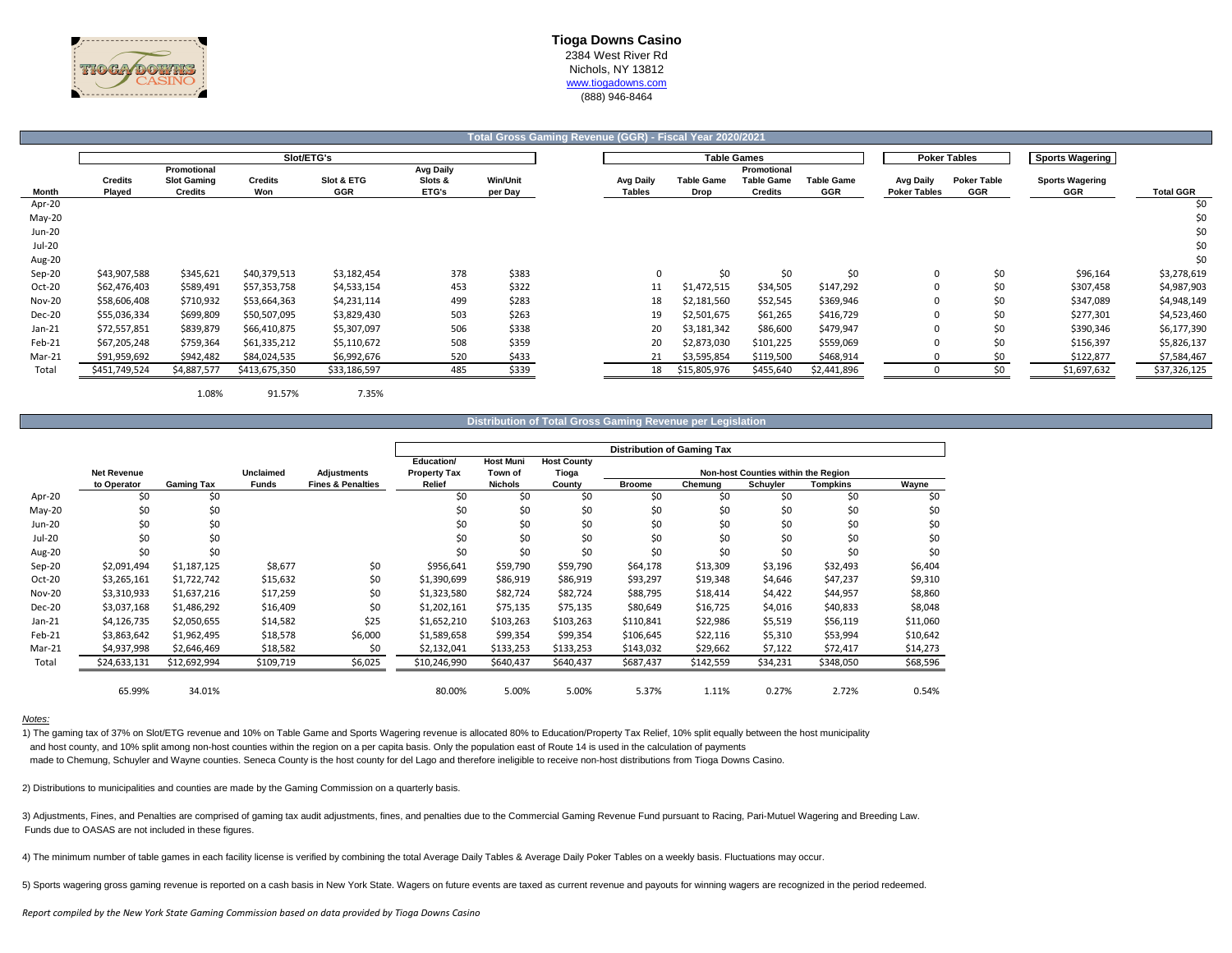

### **Tioga Downs Casino** 2384 West River Rd

Nichols, NY 13812

www.tiogadowns.com

(888) 946-8464

|               |                          |                                                     |                       |                          |                                      |                            | Total Gross Gaming Revenue (GGR) - Fiscal Year 2019/2020 |                           |                                                    |                                 |                                         |                           |                               |                  |
|---------------|--------------------------|-----------------------------------------------------|-----------------------|--------------------------|--------------------------------------|----------------------------|----------------------------------------------------------|---------------------------|----------------------------------------------------|---------------------------------|-----------------------------------------|---------------------------|-------------------------------|------------------|
|               |                          |                                                     | Slot/ETG's            |                          |                                      |                            |                                                          |                           | <b>Table Games</b>                                 |                                 |                                         | <b>Poker Tables</b>       | <b>Sports Wagering</b>        |                  |
| Month         | <b>Credits</b><br>Played | Promotional<br><b>Slot Gaming</b><br><b>Credits</b> | <b>Credits</b><br>Won | Slot & ETG<br><b>GGR</b> | <b>Avg Daily</b><br>Slots &<br>ETG's | <b>Win/Unit</b><br>per Day | <b>Avg Daily</b><br><b>Tables</b>                        | <b>Table Game</b><br>Drop | Promotional<br><b>Table Game</b><br><b>Credits</b> | <b>Table Game</b><br><b>GGR</b> | <b>Avg Daily</b><br><b>Poker Tables</b> | <b>Poker Table</b><br>GGR | <b>Sports Wagering</b><br>GGR | <b>Total GGR</b> |
| Apr-19        | \$82,589,045             | \$1,069,371                                         | \$75,594,308          | \$5,925,366              | 919                                  | \$215                      | 29                                                       | \$4,646,364               | \$144,605                                          | \$946,982                       |                                         | \$61,458                  | \$0                           | \$6,933,806      |
| May-19        | \$88,087,004             | \$1,090,584                                         | \$80,683,612          | \$6,312,808              | 908                                  | \$224                      | 26                                                       | \$4,692,491               | \$91,125                                           | \$1,020,236                     | 6                                       | \$71,691                  | \$0                           | \$7,404,735      |
| Jun-19        | \$84,717,671             | \$1,129,231                                         | \$77,703,695          | \$5,884,746              | 901                                  | \$218                      | 28                                                       | \$4,314,352               | \$94,780                                           | \$1,056,951                     | -6                                      | \$61,205                  | \$0                           | \$7,002,902      |
| Jul-19        | \$85,128,483             | \$1,145,415                                         | \$77,869,838          | \$6,113,230              | 892                                  | \$221                      | 28                                                       | \$4,266,302               | \$96,890                                           | \$861,921                       | -6                                      | \$62,992                  | \$55,219                      | \$7,093,363      |
| Aug-19        | \$88,044,269             | \$1,194,375                                         | \$80,603,507          | \$6,246,387              | 892                                  | \$226                      | 28                                                       | \$4,384,322               | \$100,250                                          | \$916,451                       | 6                                       | \$56,315                  | \$132,030                     | \$7,351,183      |
| Sep-19        | \$82,451,401             | \$1,149,138                                         | \$75,533,911          | \$5,768,351              | 892                                  | \$216                      | 28                                                       | \$4,095,389               | \$87,930                                           | \$897,125                       | 6                                       | \$45,868                  | \$161,834                     | \$6,873,178      |
| $Oct-19$      | \$83,340,634             | \$1,117,211                                         | \$76,248,304          | \$5,975,119              | 892                                  | \$216                      | 28                                                       | \$4,010,127               | \$89,145                                           | \$747,275                       |                                         | \$52,043                  | \$152,696                     | \$6,927,133      |
| <b>Nov-19</b> | \$80,806,340             | \$1,086,521                                         | \$74,043,969          | \$5,675,850              | 892                                  | \$212                      | 28                                                       | \$4,435,596               | \$94,835                                           | \$1,053,627                     |                                         | \$52,441                  | \$61,618                      | \$6,843,536      |
| Dec-19        | \$79,781,165             | \$997,821                                           | \$73,198,706          | \$5,584,638              | 891                                  | \$202                      | 28                                                       | \$4,754,281               | \$103,305                                          | \$824,679                       |                                         | \$52,104                  | \$68,071                      | \$6,529,492      |
| Jan-20        | \$84,882,049             | \$1,075,404                                         | \$77,912,896          | \$5,893,749              | 893                                  | \$213                      | 28                                                       | \$4,580,426               | \$101,065                                          | \$871,718                       |                                         | \$57,924                  | \$158,445                     | \$6,981,836      |
| Feb-20        | \$87,221,300             | \$1,019,531                                         | \$79,886,146          | \$6,315,623              | 893                                  | \$244                      | 28                                                       | \$4,521,115               | \$109,000                                          | \$862,408                       |                                         | \$52,142                  | (\$94,030)                    | \$7,136,144      |
| Mar-20        | \$42,595,440             | \$523,245                                           | \$39,006,056          | \$3,066,139              | 893                                  | \$215                      | 28                                                       | \$2,532,583               | \$54,080                                           | \$546,510                       |                                         | \$18,984                  | ( \$32, 926)                  | \$3,598,707      |
| Total         | \$969,644,800            | \$12,597,847                                        | \$888,284,946         | \$68,762,006             | 897                                  | \$218                      | 28                                                       | \$51,233,348              | \$1,167,010                                        | \$10,605,883                    |                                         | \$645,167                 | \$662,956                     | \$80,676,013     |
|               |                          | 1.30%                                               | 91.61%                | 7.09%                    |                                      |                            |                                                          |                           |                                                    | 20.70%                          |                                         |                           |                               |                  |

**Distribution of Total Gross Gaming Revenue per Legislation**

|               |                    |                   |                  |                              |                     |                  |                    | <b>Distribution of Gaming Tax</b> |           |                                     |           |           |
|---------------|--------------------|-------------------|------------------|------------------------------|---------------------|------------------|--------------------|-----------------------------------|-----------|-------------------------------------|-----------|-----------|
|               |                    |                   |                  |                              | Education/          | <b>Host Muni</b> | <b>Host County</b> |                                   |           |                                     |           |           |
|               | <b>Net Revenue</b> |                   | <b>Unclaimed</b> | Adjustments                  | <b>Property Tax</b> | Town of          | Tioga              |                                   |           | Non-host Counties within the Region |           |           |
|               | to Operator        | <b>Gaming Tax</b> | <b>Funds</b>     | <b>Fines &amp; Penalties</b> | Relief              | <b>Nichols</b>   | County             | <b>Broome</b>                     | Chemung   | Schuyler                            | Tompkins  | Wayne     |
| Apr-19        | \$4,640,576        | \$2,293,229       | \$10,061         | \$40,081                     | \$1,874,697         | \$117,169        | \$117,169          | \$125,767                         | \$26,081  | \$6,263                             | \$63,676  | \$12,550  |
| $May-19$      | \$4,959,803        | \$2,444,932       | \$7,567          | \$0                          | \$1,961,999         | \$122,625        | \$122,625          | \$131,624                         | \$27,296  | \$6,554                             | \$66,641  | \$13,134  |
| Jun-19        | \$4,713,730        | \$2,289,171       | \$12,704         | \$0                          | \$1,841,500         | \$115,094        | \$115,094          | \$123,540                         | \$25,620  | \$6,152                             | \$62,549  | \$12,328  |
| Jul-19        | \$4,733,454        | \$2,359,908       | \$10,737         | \$25,000                     | \$1,916,516         | \$119,782        | \$119,782          | \$128,573                         | \$26,663  | \$6,402                             | \$65,097  | \$12,830  |
| Aug-19        | \$4,929,540        | \$2,421,643       | \$8,222          | \$0                          | \$1,943,892         | \$121,493        | \$121,493          | \$130,409                         | \$27,044  | \$6,494                             | \$66,026  | \$13,013  |
| Sep-19        | \$4,628,406        | \$2,244,773       | \$9,692          | \$0                          | \$1,803,571         | \$112,723        | \$112,723          | \$120,996                         | \$25,092  | \$6,025                             | \$61,260  | \$12,074  |
| Oct-19        | \$4,621,138        | \$2,305,996       | \$8,103          | \$0                          | \$1,851,279         | \$115,705        | \$115,705          | \$124,196                         | \$25,756  | \$6,184                             | \$62,881  | \$12,393  |
| <b>Nov-19</b> | \$4,626,703        | \$2,216,833       | \$4,546          | \$0                          | \$1,777,103         | \$111,069        | \$111,069          | \$119,220                         | \$24,724  | \$5,937                             | \$60,361  | \$11,896  |
| <b>Dec-19</b> | \$4,368,690        | \$2,160,801       | \$5,036          | \$12                         | \$1,732,680         | \$108,292        | \$108,292          | \$116,240                         | \$24,106  | \$5,788                             | \$58,852  | \$11,599  |
| Jan-20        | \$4,692,340        | \$2,289,496       | \$12,116         | (56, 840)                    | \$1,835,818         | \$114,739        | \$114,739          | \$123,159                         | \$25,540  | \$6,133                             | \$62,356  | \$12,290  |
| Feb-20        | \$4,717,311        | \$2,418,833       | \$6,910          | \$0                          | \$1,940,594         | \$121,287        | \$121,287          | \$130,188                         | \$26,998  | \$6,483                             | \$65,914  | \$12,991  |
| Mar-20        | \$2,410,979        | \$1,187,728       | \$7,121          | \$0                          | \$955,879           | \$59,742         | \$59,742           | \$64,127                          | \$13,298  | \$3,193                             | \$32,467  | \$6,399   |
| Total         | \$54,042,670       | \$26,633,343      | \$102,815        | \$58,254                     | \$21,435,529        | \$1,339,721      | \$1,339,721        | \$1,438,039                       | \$298,217 | \$71,608                            | \$728,081 | \$143,496 |
|               |                    |                   |                  |                              |                     |                  |                    |                                   |           |                                     |           |           |
|               | 66.99%             | 33.01%            |                  |                              | 80.00%              | 5.00%            | 5.00%              | 5.37%                             | 1.11%     | 0.27%                               | 2.72%     | 0.54%     |

#### *Notes:*

1) The gaming tax of 37% on Slot/ETG revenue and 10% on Table Game and Sports Wagering revenue is allocated 80% to Education/Property Tax Relief, 10% split equally between the host municipality and host county, and 10% split among non-host counties within the region on a per capita basis. Only the population east of Route 14 is used in the calculation of payments made to Chemung, Schuyler and Wayne counties. Seneca County is the host county for del Lago and therefore ineligible to receive non-host distributions from Tioga Downs Casino.

2) Distributions to municipalities and counties are made by the Gaming Commission on a quarterly basis.

3) Adjustments, Fines, and Penalties are comprised of gaming tax audit adjustments, fines, and penalties due to the Commercial Gaming Revenue Fund pursuant to Racing, Pari-Mutuel Wagering and Breeding Law. Funds due to OASAS are not included in these figures.

4) The minimum number of table games in each facility license is verified by combining the total Average Daily Tables & Average Daily Poker Tables on a weekly basis. Fluctuations may occur.

5) Sports wagering gross gaming revenue is reported on a cash basis in New York State. Wagers on future events are taxed as current revenue and payouts for winning wagers are recognized in the period redeemed.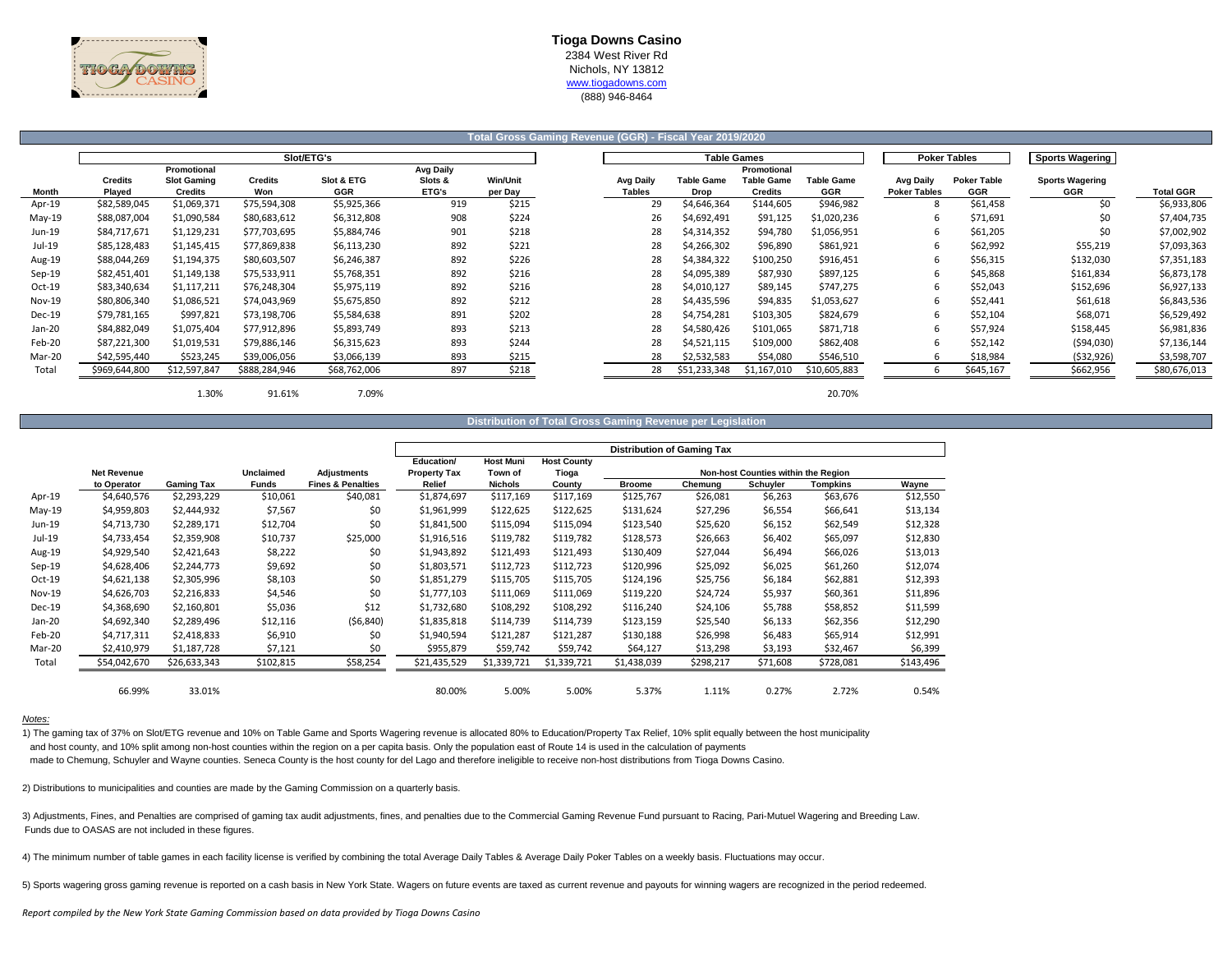

(888) 946-8464

## **Total Gross Gaming Revenue (GGR) - Fiscal Year 2018/2019**

|          |                |                    |               | Slot/ETG's   |                  |                 |           | <b>Table Games</b> |                   |                   |                     | <b>Poker Tables</b> |              |
|----------|----------------|--------------------|---------------|--------------|------------------|-----------------|-----------|--------------------|-------------------|-------------------|---------------------|---------------------|--------------|
|          |                | Promotional        |               |              | <b>Avg Daily</b> |                 |           |                    | Promotional       |                   |                     |                     |              |
|          | <b>Credits</b> | <b>Slot Gaming</b> | Credits       | Slot & ETG   | Slots &          | <b>Win/Unit</b> | Avg Daily | <b>Table Game</b>  | <b>Table Game</b> | <b>Table Game</b> | Avg Daily           | <b>Poker Table</b>  |              |
| Month    | Plaved         | Credits            | Won           | <b>GGR</b>   | <b>ETG's</b>     | per Day         | Tables    | Drop               | <b>Credits</b>    | <b>GGR</b>        | <b>Poker Tables</b> | GGR                 | Total GGR    |
| Apr-18   | \$89,177,666   | \$956,803          | \$82,014,996  | \$6,205,866  | 944              | \$219           | 32        | \$4,695,737        | \$80,370          | \$812,870         | 12                  | \$93,813            | \$7,112,549  |
| May-18   | \$83,570,819   | \$1,051,284        | \$76,803,217  | \$5,716,318  | 943              | \$196           | 32        | \$3,920,837        | \$69,725          | \$707,820         | 12                  | \$83,095            | \$6,507,234  |
| Jun-18   | \$80,053,730   | \$975,338          | \$73,425,348  | \$5,653,045  | 943              | \$200           | 32        | \$4,341,985        | \$75,790          | \$807,487         | 12                  | \$75,411            | \$6,535,943  |
| Jul-18   | \$81,599,883   | \$976,164          | \$74,691,368  | \$5,932,350  | 943              | \$203           | 32        | \$4,547,647        | \$95,045          | \$767,633         | 12                  | \$79,724            | \$6,779,708  |
| Aug-18   | \$82,426,768   | \$949,341          | \$75,615,707  | \$5,861,720  | 943              | \$201           | 32        | \$4,767,862        | \$110,625         | \$796,323         | 12                  | \$76,112            | \$6,734,155  |
| $Sep-18$ | \$79,387,768   | \$955,637          | \$72,698,199  | \$5,733,932  | 942              | \$203           | 32        | \$4,175,078        | \$106,110         | \$810,651         | 12                  | \$67,975            | \$6,612,558  |
| Oct-18   | \$73,903,928   | \$911,513          | \$67,502,946  | \$5,489,469  | 942              | \$188           | 32        | \$3,972,005        | \$112,230         | \$929,404         | 12                  | \$64,120            | \$6,482,992  |
| Nov-18   | \$68,840,177   | \$841,602          | \$62,916,050  | \$5,082,526  | 942              | \$180           | 32        | \$3,938,220        | \$124,885         | \$919,760         | 12                  | \$61,600            | \$6,063,886  |
| Dec-18   | \$78,540,039   | \$940,385          | \$72,130,962  | \$5,468,692  | 942              | \$187           | 32        | \$4,576,927        | \$157,160         | \$905,873         | 12                  | \$72,421            | \$6,446,985  |
| Jan-19   | \$66,864,658   | \$834,453          | \$61,216,510  | \$4,813,696  | 942              | \$165           | 32        | \$4,195,312        | \$144,825         | \$792,228         | 12                  | \$70,242            | \$5,676,166  |
| Feb-19   | \$73,188,818   | \$843,086          | \$66,876,773  | \$5,468,959  | 942              | \$207           | 32        | \$4,297,683        | \$134,235         | \$1,044,911       | 12                  | \$76,316            | \$6,590,186  |
| Mar-19   | \$90,466,783   | \$1,055,700        | \$82,698,749  | \$6,712,334  | 942              | \$230           | 32        | \$5,171,352        | \$155,245         | \$1,133,434       | 12                  | \$104,072           | \$7,949,840  |
| Total    | \$948,021,039  | \$11,291,307       | \$868,590,825 | \$68,138,907 | 942              | \$198           | 32        | \$52,600,645       | \$1,366,245       | \$10,428,393      | 12                  | \$924,901           | \$79,492,200 |

 $1.19\%$  91.62% 7.19% 7.19%

#### **Distribution of Total Gross Gaming Revenue per Legislation**

|               |                    |                   |              |                              |                                   |                             |                             |               | <b>Distribution of Gaming Tax</b> |                                     |           |           |
|---------------|--------------------|-------------------|--------------|------------------------------|-----------------------------------|-----------------------------|-----------------------------|---------------|-----------------------------------|-------------------------------------|-----------|-----------|
|               | <b>Net Revenue</b> |                   | Unclaimed    | <b>Adjustments</b>           | Education/<br><b>Property Tax</b> | <b>Host Muni</b><br>Town of | <b>Host County</b><br>Tioga |               |                                   | Non-host Counties within the Region |           |           |
|               | to Operator        | <b>Gaming Tax</b> | <b>Funds</b> | <b>Fines &amp; Penalties</b> | Relief                            | <b>Nichols</b>              | County                      | <b>Broome</b> | Chemung                           | Schuyler                            | Tompkins  | Wayne     |
| Apr-18        | \$4,725,710        | \$2,386,839       | \$5,909      | \$88                         | \$1,914,268                       | \$119,642                   | \$119,642                   | \$128,422     | \$26,632                          | \$6,395                             | \$65,020  | \$12,815  |
| $May-18$      | \$4,313,104        | \$2,194,129       | \$9,153      | \$0                          | \$1,762,626                       | \$110,164                   | \$110,164                   | \$118,249     | \$24,522                          | \$5,888                             | \$59,869  | \$11,800  |
| Jun-18        | \$4,356,027        | \$2,179,916       | \$7,040      | \$0                          | \$1,749,565                       | \$109,348                   | \$109,348                   | \$117,373     | \$24,340                          | \$5,845                             | \$59,426  | \$11,712  |
| Jul-18        | \$4,500,002        | \$2,279,705       | \$8,878      | \$0                          | \$1,830,866                       | \$114,429                   | \$114,429                   | \$122,827     | \$25,472                          | \$6,116                             | \$62,187  | \$12,256  |
| Aug-18        | \$4,478,075        | \$2,256,080       | \$7,032      | \$0                          | \$1,810,490                       | \$113,156                   | \$113,156                   | \$121,460     | \$25,188                          | \$6,048                             | \$61,495  | \$12,120  |
| $Sep-18$      | \$4,403,141        | \$2,209,417       | \$6,185      | \$700                        | \$1,773,042                       | \$110,815                   | \$110,815                   | \$118,948     | \$24,667                          | \$5,923                             | \$60,223  | \$11,869  |
| $Oct-18$      | \$4,352,537        | \$2,130,456       | \$7,918      | \$0                          | \$1,710,699                       | \$106,919                   | \$106,919                   | \$114,765     | \$23,800                          | \$5,715                             | \$58,106  | \$11,452  |
| <b>Nov-18</b> | \$4,085,215        | \$1,978,670       | \$7,165      | \$0                          | \$1,588,668                       | \$99,292                    | \$99,292                    | \$106,579     | \$22,102                          | \$5,307                             | \$53,961  | \$10,635  |
| Dec-18        | \$4,325,740        | \$2,121,245       | \$4,726      | \$465                        | \$1,701,149                       | \$106,322                   | \$106,322                   | \$114,124     | \$23,667                          | \$5,683                             | \$57,781  | \$11,388  |
| Jan-19        | \$3,808,851        | \$1,867,314       | \$7,313      | \$10,788                     | \$1,508,333                       | \$94,271                    | \$94,271                    | \$101,189     | \$20,984                          | \$5,039                             | \$51,232  | \$10,097  |
| Feb-19        | \$4,454,548        | \$2,135,637       | \$9,724      | \$70                         | \$1,716,345                       | \$107,272                   | \$107,272                   | \$115,144     | \$23,878                          | \$5,734                             | \$58,298  | \$11,490  |
| Mar-19        | \$5,342,526        | \$2,607,314       | \$7,148      | \$224                        | \$2,091,749                       | \$130,734                   | \$130,734                   | \$140,329     | \$29,101                          | \$6,988                             | \$71,048  | \$14,003  |
| Total         | \$53,145,476       | \$26,346,725      | \$88,191     | \$12,335                     | \$21,157,800                      | \$1,322,363                 | \$1,322,363                 | \$1,419,407   | \$294,354                         | \$70,680                            | \$718,647 | \$141,636 |
|               | 66.86%             | 33.14%            |              |                              | 80.00%                            | 5.00%                       | 5.00%                       | 5.37%         | 1.11%                             | 0.27%                               | 2.72%     | 0.54%     |

### *Notes:*

1) The gaming tax of 37% on Slot/ETG revenue and 10% on Table Game revenue is allocated 80% to Education/Property Tax Relief, 10% split equally between the host municipality and host county, and 10% split among non-host counties within the region on a per capita basis. Only the population east of Route 14 is used in the calculation of payments made to Chemung, Schuyler and Wayne counties. Seneca County is the host county for del Lago and therefore ineligible to receive non-host distributions from Tioga Downs Casino.

2) Distributions to municipalities and counties are made by the Gaming Commission on a quarterly basis.

3) Adjustments, Fines, and Penalties are comprised of gaming tax audit adjustments, fines, and penalties due to the Commercial Gaming Revenue Fund pursuant to Racing, Pari-Mutuel Wagering and Breeding Law. Fines due to OASAS are not included in these figures.

4) The minimum number of table games in each facility license is verified by combining the total Average Daily Tables & Average Daily Poker Tables on a weekly basis. Fluctuations may occur.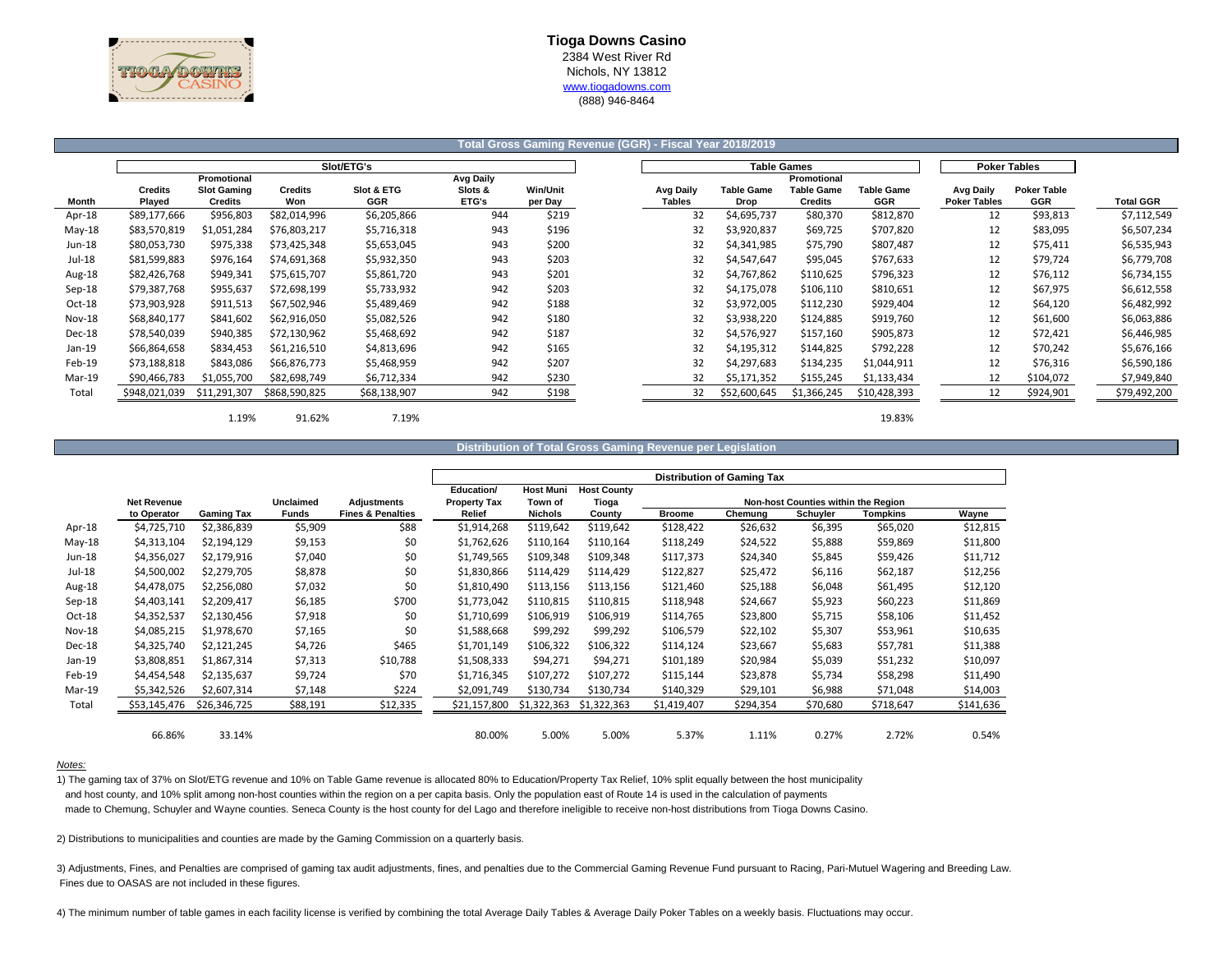

### **Total Gross Gaming Revenue (GGR) - Fiscal Year 2017/2018**

|          |                |                    |               | Slot/ETG's  |              |                  |                 |               | <b>Table Games</b> |                |                   |                     | <b>Poker Tables</b> |              |
|----------|----------------|--------------------|---------------|-------------|--------------|------------------|-----------------|---------------|--------------------|----------------|-------------------|---------------------|---------------------|--------------|
|          |                | Promotional        |               |             |              | <b>Avg Daily</b> |                 |               |                    | Promotional    |                   |                     |                     |              |
|          | <b>Credits</b> | <b>Slot Gaming</b> | Credits       | Progressive | Slot & ETG   | Slots &          | <b>Win/Unit</b> | Avg Daily     | <b>Table Game</b>  | Table Game     | <b>Table Game</b> | Avg Daily           | <b>Poker Table</b>  |              |
| Month    | Played         | <b>Credits</b>     | Won           | Adjustment  | <b>GGR</b>   | ETG's            | per Day         | <b>Tables</b> | Drop               | <b>Credits</b> | GGR               | <b>Poker Tables</b> | GGR                 | Total GGR    |
| Apr-17   | \$64,714,911   | \$671,804          | \$59,022,106  | \$0         | \$5,021,001  | 943              | \$177           | 23            | \$3,397,190        | \$23,010       | \$770,512         | 12                  | \$94,299            | \$5,885,812  |
| $May-17$ | \$70,618,250   | \$876,810          | \$64,640,967  | \$0         | \$5,100,472  | 944              | \$174           | 30            | \$3,822,996        | \$27,510       | \$801,808         | 12                  | \$85,057            | \$5,987,337  |
| Jun-17   | \$67,278,329   | \$921,429          | \$61,461,118  | \$0         | \$4,895,783  | 944              | \$173           | 32            | \$3,609,609        | \$25,760       | \$746,436         | 12                  | \$72,459            | \$5,714,677  |
| Jul-17   | \$73,332,828   | \$988,849          | \$67,177,854  | \$0         | \$5,177,650  | 944              | \$177           | 32            | \$3,522,908        | \$12,175       | \$644,742         | 12                  | \$75,765            | \$5,898,156  |
| Aug-17   | \$72,141,702   | \$987,612          | \$66,226,454  | \$0         | \$4.941.760  | 941              | \$169           | 32            | \$3,700,523        | \$15,360       | \$728,758         | 12                  | \$76,600            | \$5,747,119  |
| $Sep-17$ | \$72,370,334   | \$1,010,507        | \$66,525,918  | \$0         | \$4,846,844  | 944              | \$171           | 32            | \$3,426,314        | \$21,305       | \$737,722         | 12                  | \$62,882            | \$5,647,448  |
| Oct-17   | \$68,397,567   | \$769,184          | \$62,999,470  | \$0         | \$4,642,055  | 944              | \$159           | 32            | \$3,399,954        | \$20,815       | \$706,655         | 12                  | \$49,083            | \$5,397,793  |
| Nov-17   | \$68,314,545   | \$666,116          | \$63,068,226  | \$0         | \$4,589,768  | 944              | \$162           | 32            | \$3,689,202        | \$29,815       | \$665,531         | 12                  | \$62,092            | \$5,317,391  |
| Dec-17   | \$68,824,355   | \$701,425          | \$63,121,833  | \$0         | \$5,013,222  | 944              | \$171           | 32            | \$3,946,512        | \$42,305       | \$776,119         | 12                  | \$61,894            | \$5,851,235  |
| Jan-18   | \$66,796,465   | \$684,583          | \$61,419,639  | \$0         | \$4.706.994  | 944              | \$161           | 32            | \$3,707,925        | \$44,155       | \$863,189         | 12                  | \$80,019            | \$5,650,202  |
| Feb-18   | \$70,851,024   | \$706.569          | \$65,157,995  | \$0         | \$4,997,129  | 944              | \$189           | 32            | \$3,617,428        | \$49,975       | \$780,845         | 12                  | \$98,619            | \$5,876,593  |
| Mar-18   | \$88,173,769   | \$845,673          | \$81,060,792  | \$0         | \$6,283,152  | 944              | \$215           | 32            | \$4,636,481        | \$70,910       | \$1,015,105       | 12                  | \$107,453           | \$7,405,710  |
| Total    | \$851,814,079  | \$9,830,561        | \$781,882,373 | \$0         | \$60,215,830 | 944              | \$175           | 31            | \$44,477,042       | \$383,095      | \$9,237,419       | 12                  | \$926,222           | \$70,379,472 |
|          |                |                    |               |             |              |                  |                 |               |                    |                |                   |                     |                     |              |

1.15% 91.79% 0.00% 7.07% 20.77%

#### **Distribution of Total Gross Gaming Revenue per Legislation**

|               |                  |                    |                   |                              |                     |                  |                    | <b>Distribution of Gaming Tax</b> |           |                                     |           |           |
|---------------|------------------|--------------------|-------------------|------------------------------|---------------------|------------------|--------------------|-----------------------------------|-----------|-------------------------------------|-----------|-----------|
|               |                  |                    |                   |                              | Education/          | <b>Host Muni</b> | <b>Host County</b> |                                   |           |                                     |           |           |
|               |                  | <b>Net Revenue</b> |                   | Adjustments                  | <b>Property Tax</b> | Town of          | Tioga              |                                   |           | Non-host Counties within the Region |           |           |
|               | <b>Total GGR</b> | to Operator        | <b>Gaming Tax</b> | <b>Fines &amp; Penalties</b> | Relief              | <b>Nichols</b>   | County             | <b>Broome</b>                     | Chemung   | Schuyler                            | Tompkins  | Wayne     |
| Apr-17        | \$5,885,812      | \$3,941,560        | \$1,944,251       | \$0                          | \$1,555,401         | \$97,213         | \$97,213           | \$104,347                         | \$21,639  | \$5,196                             | \$52,831  | \$10,412  |
| $May-17$      | \$5,987,337      | \$4,011,476        | \$1,975,861       | \$0                          | \$1,580,689         | \$98,793         | \$98,793           | \$106,043                         | \$21,991  | \$5,280                             | \$53,690  | \$10,582  |
| Jun-17        | \$5,714,677      | \$3,821,348        | \$1,893,329       | \$0                          | \$1,514,663         | \$94,666         | \$94,666           | \$101,614                         | \$21,072  | \$5,060                             | \$51,447  | \$10,140  |
| Jul-17        | \$5,898,156      | \$3,910,375        | \$1,987,781       | \$7,476                      | \$1,596,205         | \$99,763         | \$99,763           | \$107,084                         | \$22,207  | \$5,332                             | \$54,217  | \$10,685  |
| Aug-17        | \$5,747,119      | \$3,838,131        | \$1,908,987       | \$0                          | \$1,527,190         | \$95,449         | \$95,449           | \$102,454                         | \$21,247  | \$5,102                             | \$51,873  | \$10,223  |
| $Sep-17$      | \$5,647,448      | \$3,774,055        | \$1,873,393       | \$0                          | \$1,498,714         | \$93,670         | \$93,670           | \$100,544                         | \$20,851  | \$5,007                             | \$50,905  | \$10,033  |
| Oct-17        | \$5,397,793      | \$3,604,659        | \$1,793,134       | \$0                          | \$1,434,507         | \$89,657         | \$89,657           | \$96,236                          | \$19,957  | \$4,792                             | \$48,725  | \$9,603   |
| <b>Nov-17</b> | \$5,317,391      | \$3,546,414        | \$1,770,977       | \$0                          | \$1,416,781         | \$88,549         | \$88,549           | \$95,047                          | \$19,711  | \$4,733                             | \$48,122  | \$9,484   |
| Dec-17        | \$5,851,235      | \$3,912,542        | \$1,938,694       | \$13,242                     | \$1,561,549         | \$97,597         | \$97,597           | \$104,759                         | \$21,725  | \$5,217                             | \$53,040  | \$10,453  |
| $Jan-18$      | \$5,650,202      | \$3,814,293        | \$1,835,908       | \$5,050                      | \$1,472,767         | \$92,048         | \$92,048           | \$98,803                          | \$20,490  | \$4,920                             | \$50,024  | \$9,859   |
| Feb-18        | \$5,876,593      | \$3,939,709        | \$1,936,884       | \$24,427                     | \$1,569,049         | \$98,066         | \$98,066           | \$105,262                         | \$21,829  | \$5,242                             | \$53,294  | \$10,504  |
| Mar-18        | \$7,405,710      | \$4,968,688        | \$2,437,022       | \$22,181                     | \$1,967,362         | \$122,960        | \$122,960          | \$131,984                         | \$27,371  | \$6,572                             | \$66,824  | \$13,170  |
| Total         | \$70,379,472     | \$47,083,250       | \$23,296,221      | \$72,377                     | \$18,694,878        | \$1,168,430      | \$1,168,430        | \$1,254,178                       | \$260,089 | \$62,453                            | \$634,992 | \$125,149 |
|               |                  |                    |                   |                              |                     |                  |                    |                                   |           |                                     |           |           |
|               |                  | 66.90%             | 33.10%            |                              | 80.00%              | 5.00%            | 5.00%              | 5.37%                             | 1.11%     | 0.27%                               | 2.72%     | 0.54%     |

### *Notes:*

1) The gaming tax of 37% on Slot/ETG revenue and 10% on Table Game revenue is allocated 80% to Education/Property Tax Relief, 10% split equally between the host municipality and host county, and 10% split among non-host counties within the region on a per capita basis. Only the population east of Route 14 is used in the calculation of payments made to Chemung, Schuyler and Wayne counties. Seneca County is the host county for del Lago and therefore ineligible to receive non-host distributions from Tioga Downs Casino.

2) Distributions to municipalities and counties are made by the Gaming Commission on a quarterly basis.

3) Adjustments are comprised of unclaimed funds pursuant to PML §1345 and gaming tax audit adjustments in which the adjustment occurs subsequent to the close of the month in which the event occured. Fines and penalties are comprised of amounts received in the period. Fines distributed to OASAS are not included in these figures.

4) The minimum number of table games in each facility license is verified by combining the total Average Daily Tables & Average Daily Poker Tables on a weekly basis. Fluctuations may occur.